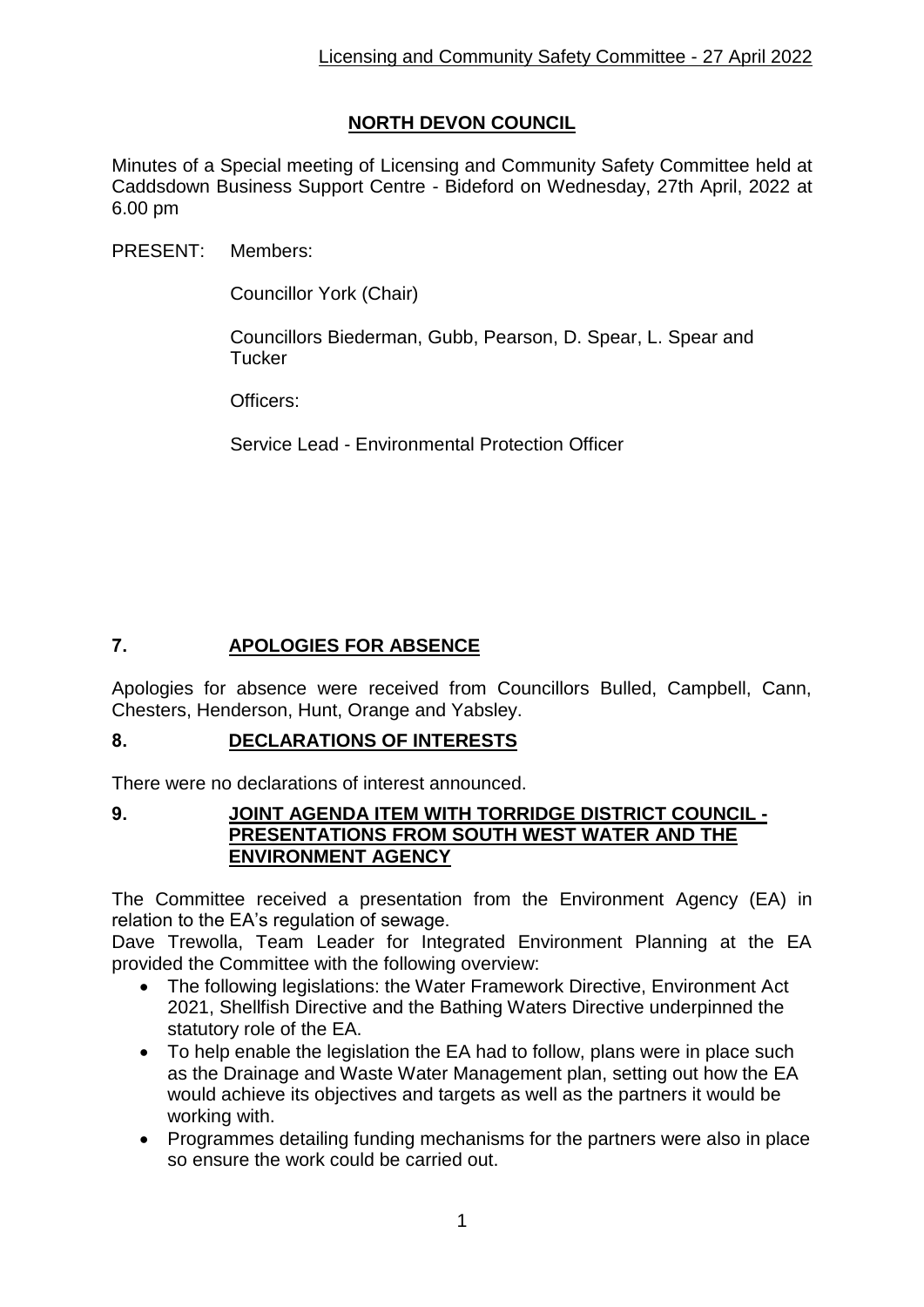- Combined Sewer Overflows (CSOs), operate when the system is overloaded and helped avoid wastewater backing up into properties.
- There was an increasing demand on this infrastructure, especially since the Pandemic, where more people were working from home and staying in the country when on holiday.
- Climate change was likely to cause more intense rainfall, which would add to the impact of overloading the CSOs.
- Since 2016, Event Duration Monitoring (EDM) was installed at 80% of the sewerage network, from 862 locations to over 12,000, with South West Water (SWW) monitoring over 1,200 of those locations.
- This increase in monitoring gave an awareness of how the systems were operating.
- The increase in monitoring was an increase in awareness not necessarily an increase in spills.
- On 18 November 2021 the EA and The Water Services Regulation Authority, or Ofwat, launched an investigation into sewerage treatment works. This was still an ongoing investigation and up-to-date information on the progress of the investigation could be found on the GOV.UK website.
- The Asset Management Plans (AMP), had provided £1.4 billion investment by SWW since 1990.
- Developing Drainage and Wastewater Management Plans (DWMP), helped protect the environment and reduced flooding from sewers and surface water.
- A map was displayed detailing the location of the CSO's and spillage frequency. This was no reflection on compliance.
- During 2021 there had been 1290 spills into the river Torridge.
- It was not possible to comment on specific locations so as not to prejudice the ongoing investigation.
- The water quality standards that applied to designated Bathing waters and Shellfish waters continued to be the same as used in the EU and it was not intended to change this at present.
- The increase in 'wild' swimming had created higher demand for bathing designations.
- Anyone could request to designate an area as bathing water and once this designation was in place then monitoring of the water quality would be carried out.
- Shellfish water quality was improving but there was always more that could be done.
- The Department for Fisheries and Rural Affairs (Defra) do not publish annual shellfish water quality statistics.
- More investigation into influences affecting declining fish stock would need to be undertaken to gain an overall picture of what was causing the decline in numbers of fish.
- A graph was displayed showing the occurrences of different diffuse sources. This indicated the predominant diffuse source in Devon was from agricultural activities.
- The most frequent source of pollution came from poor livestock management, followed by poor nutrient management and poor soil management.
- To report an occurrence of pollution ring 0800 80 70 60.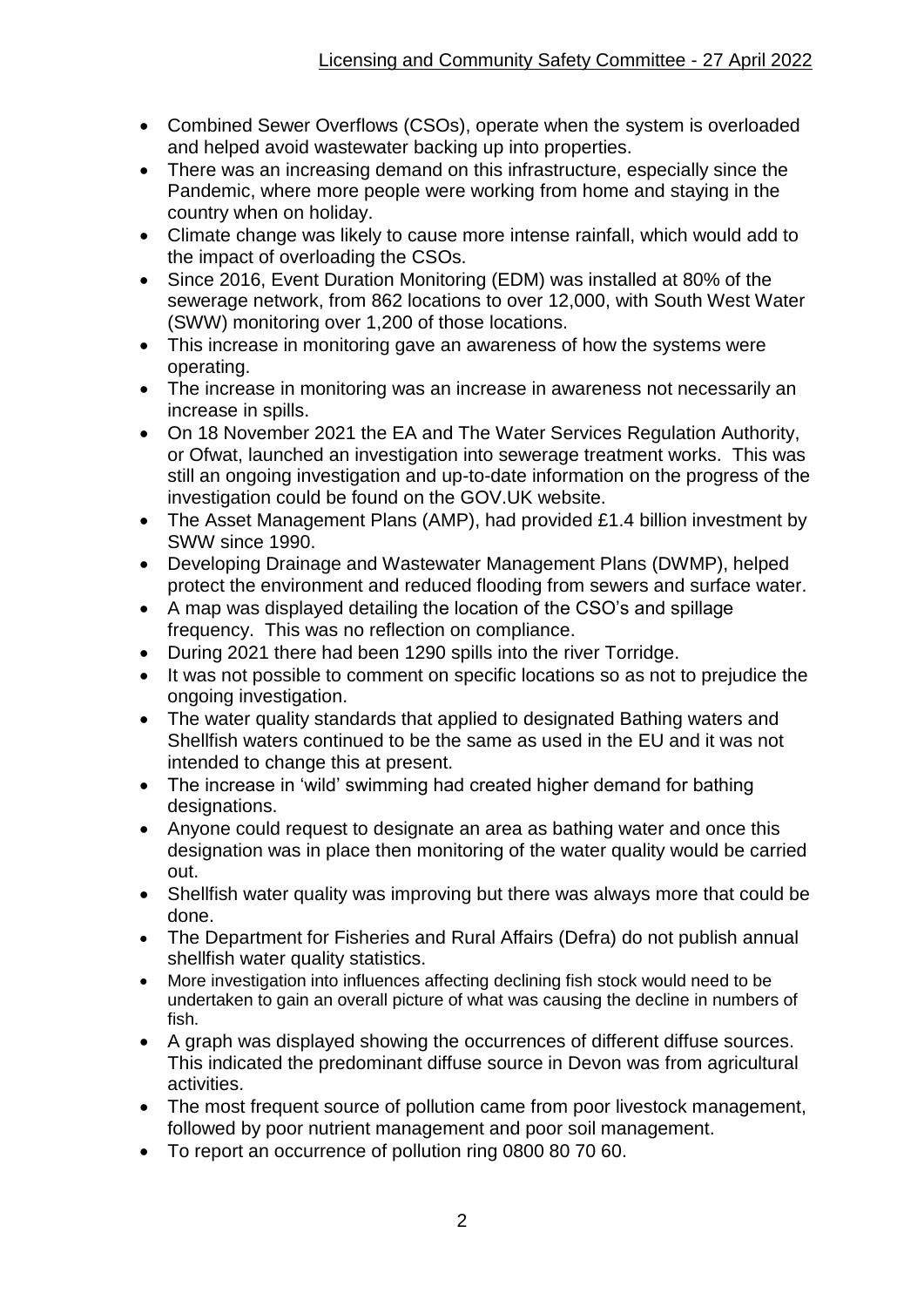The following questions had been put forward ahead of the meeting:

### **1. An FOI response mentioned bathing waters and shellfish waters, what was the effect on the general fish population, which has noticeably reduced in the Taw in particular – according to local fishermen?**

Hopefully answered in presentation and the maps slide 8

## **2. What are the latest statistics regarding ND river pollution?**

Hopefully answered in presentation and the graphs slide 9

### **3. Would like a comprehensive picture of river pollution from farming practices.**

Hopefully answered in presentation and the graphs slide 9

### **4. How is the discharge of raw sewage affecting bathing water quality? "We have two of the 'poor' bathing water readings from the seven nationwide."**

I'm assuming that this question refers to Wildersmouth and Instow, both previously Poor quality but subsequently de-designated. Certainly in the case of Instow the primary influence on the bathing water quality was from the catchment as a whole, land management and agriculture, not from the sewerage infrastructure.

The following answers were given during the debate after the EA's presentation:

- The Plymouth area, on the graph showing diffuse sources of pollution, was not picking up any diffuse source from agricultural activities as the waterways that fed into the Plymouth area came under South Hams and would be listed under that area.
- Information on the process to designate bathing waters can be found on the GOV.UK website [https://www.gov.uk/guidance/bathing-waters-apply-for](https://eur03.safelinks.protection.outlook.com/?url=https%3A%2F%2Fwww.gov.uk%2Fguidance%2Fbathing-waters-apply-for-designation-or-de-designation&data=05%7C01%7Cdave.trewolla%40environment-agency.gov.uk%7C7f3754486a5742fa241808da2f39a2d9%7C770a245002274c6290c74e38537f1102%7C0%7C0%7C637874221839883225%7CUnknown%7CTWFpbGZsb3d8eyJWIjoiMC4wLjAwMDAiLCJQIjoiV2luMzIiLCJBTiI6Ik1haWwiLCJXVCI6Mn0%3D%7C3000%7C%7C%7C&sdata=yYPl3Rry9QPnmN4sqYG4z8%2FLXVjSR39eGQ4Fk1D2tak%3D&reserved=0)[designation-or-de-designation](https://eur03.safelinks.protection.outlook.com/?url=https%3A%2F%2Fwww.gov.uk%2Fguidance%2Fbathing-waters-apply-for-designation-or-de-designation&data=05%7C01%7Cdave.trewolla%40environment-agency.gov.uk%7C7f3754486a5742fa241808da2f39a2d9%7C770a245002274c6290c74e38537f1102%7C0%7C0%7C637874221839883225%7CUnknown%7CTWFpbGZsb3d8eyJWIjoiMC4wLjAwMDAiLCJQIjoiV2luMzIiLCJBTiI6Ik1haWwiLCJXVCI6Mn0%3D%7C3000%7C%7C%7C&sdata=yYPl3Rry9QPnmN4sqYG4z8%2FLXVjSR39eGQ4Fk1D2tak%3D&reserved=0)
- The EA could not attend every incident that was reported. Priority was given to incidents and monitoring of those undertaken. A decision on whether to escalate an incident could then be made. This was a national response not a local decision and had come about due to resource constraints.
- Representations were made to Defra each year for funding.

Councillor Yvette Gubb gave thanks to the EA and SWW for the work they had undertaken over the years at Combe Martin in relation to the bathing waters.

The Committee then received a presentation from South West Water.

Alan Burrows, Director of Environmental Liaison and Culture, from SWW provided the Committee with the following information:

Mr Burrows had worked with the EA for 31 years before transferring to SWW.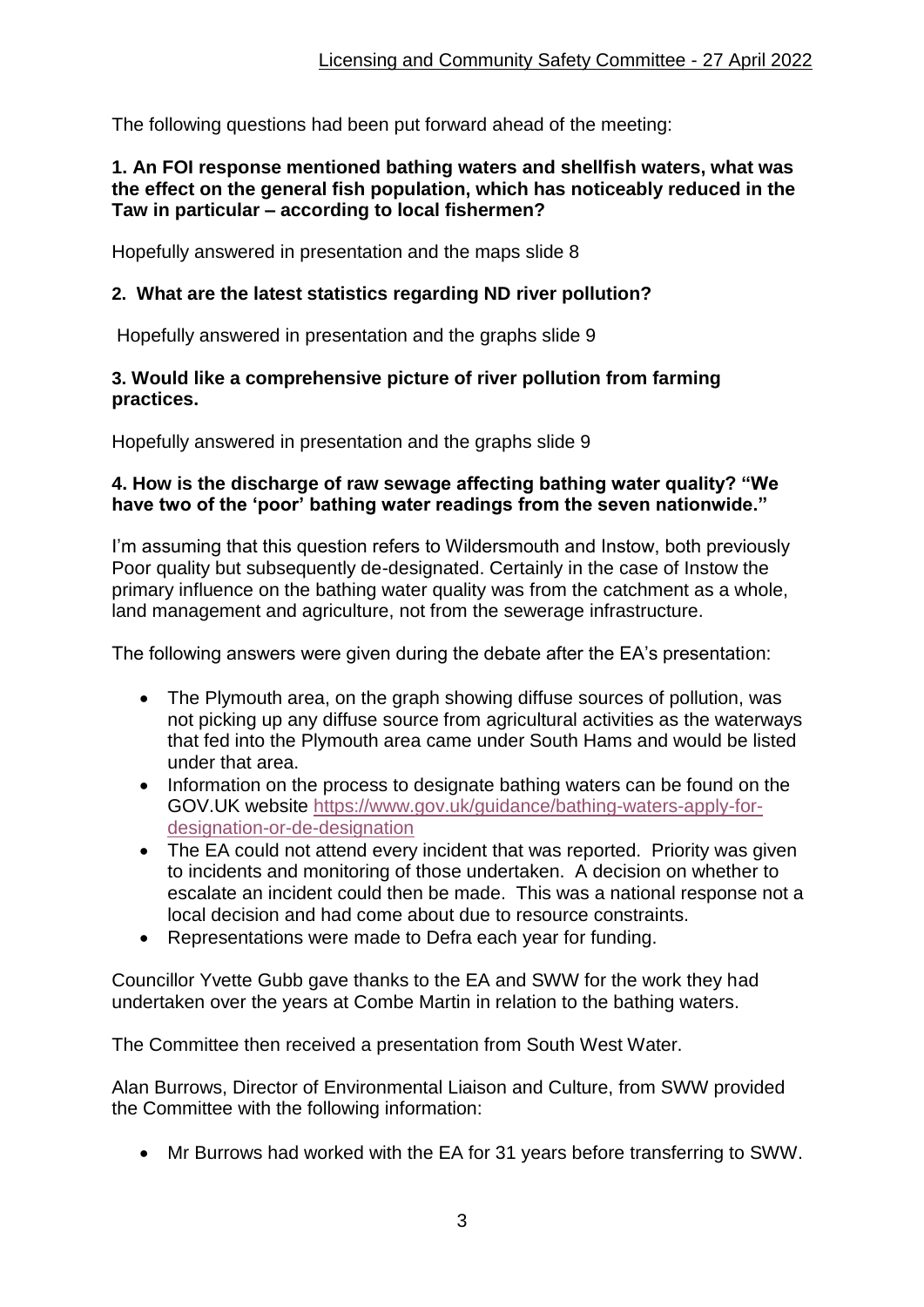- SWW had more than 2 million customers peaking at around 10 million customers during holiday season.
- They serviced 19 km of pipelines, 1,200 storm overflows, 635 sewage treatment works as well as 100's of pumping stations.
- SWW were committed to a net zero carbon footprint by 2030. This meant that consideration had to be given to all their activities to reduce carbon emissions. The fleet of vehicles was to be upgraded to greener energy solutions with tree planting to offset where emissions could not be reduced. It was hoped to have planted 250,000 trees by 2025.
- SWW were committed to zero polluting spills into rivers by 2030, currently there were on average 20 overspills a year, it was hoped to reduce this by a third by 2025.
- SWW were working with Exmoor and Dartmoor National parks to restore and create natural habitats.
- SWW were working collaboratively with local partners and Local Authority Planning departments to ensure surface water and foul water drainage was separate on new housing developments.
- It was hoped that non flushable items would be banned and a campaign the 3P's was aiming to educate about what should and shouldn't go down the toilet. 450,000 tonnes of un-flushable items was retrieved from pumping stations last year.
- The location of all storm overflow locations was available on their website.
- The total number of discharges into the river Torridge during 2021 had increased, this was primarily due to the weather.
- All storm overflows were to have monitoring equipment attached to by 2023. 19 of the 24 currently monitored overflows had worked 100% of the time over the last year.
- If you suspected that a polluting event was taking place you could call 0300 346 20 20 to report it.
- Incidents mentioned at Braunton Burrows was not logged on their system so it was suspected that the asset might well belong to Highways.

The following questions had been put forward ahead of the meeting:

### **Which Quango is responsible for monitoring SWW? How do they connect with the general public?**

We have an open dialogue and meet regularly with our regulatory bodies – Ofwat, the Department for Environment, Food & Rural Affairs (Defra), the Environment Agency (EA), Drinking Water Inspectorate and the Health and Safety Executive (HSE) to ensure that our business plans address their priorities and concerns. We engage regularly with all our regulators on business plans, strategy, performance, risks and opportunities and delivery for customers. We attend regular meetings, provide reports and reviews, respond to consultations and join workshops to ensure trust and transparency within these relationships.

**The cold water swim trend is constantly gathering followers. This means more people are swimming out of the usual swimming/bathing season. Can we do away with the idea of a swim season and attempt improved water quality throughout the year?**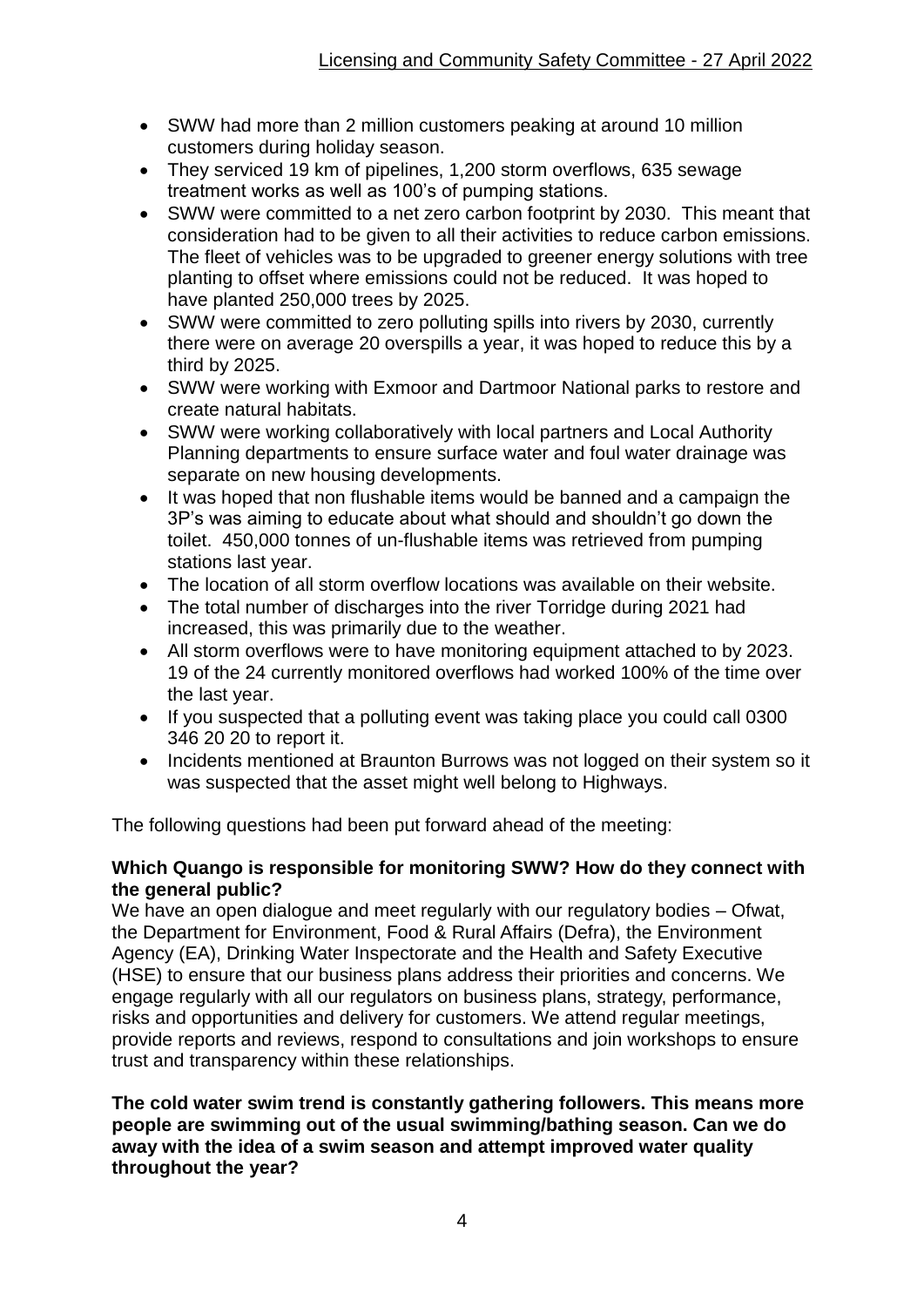We have committed to maintain our excellent bathing water quality standards, all year round work with others on attending the first bathing quality river, using learnings from our current pilots on the rivers Dart and Tavy.

SWW provides disinfection all year round at **62** sites around the coast and specifically **6** sites in north Devon.

**Cllr Malcolm Wilkinson (Lead Member for Coastal Communities) would like to know how discharge of raw sewage is affecting bathing water quality. "We have two of the 'poor' bathing water readings from the seven nationwide."** 

There are no 'poor' classified bathing waters in Torridge or North Devon for 2021 based on Environment Agency monitoring and reporting.

In 2021, DEFRA announced the latest bathing water results. These showed that 100% of the classified bathing waters in the South West have now passed the newer, more stringent standards, with 98% rated as 'Good' or 'Excellent'.

We have been undertaking a number of projects in the Combe Martin area to improve water quality. This has included:

- Developing close working relationships with EA, NDDC, Combe Martin Water Watch Group, Combe Martin PC and catchment landowners to ensure a common understanding of risks to BWQ
- Misconnections surveys surveying for and removing private misconnections to NDDCs surface water network, which goes direct to the River Umber
- Flow monitoring and infiltration surveys on the public sewerage system to identify and remove ground water and surface water connections to reduce storm overflow operations
- Investing in the optimisation of the storage on the public sewerage network to reduce storm overflow operations
- Funding tree planting and hedgerow creation in the River Umber catchment to help reduce diffuse agricultural pollution (implemented through North Devon Biosphere)
- Investigating and supporting the remediation of private discharges to the River Umber and associated sewerage networks
- Supporting the EAs investigations into the sources of pollution to the bathing water through Microbial Source Tracking
- Supporting North Devon Biosphere's Smart Catchment project looking at understanding total catchment water quality and flow
- Piloting smart water butts to reduce surface water entering our combined wastewater network and reduce pressure on the network during times of heavy rainfall
- We welcome the acknowledgment of our involvement along with the Environment Agency that was expressed by members of the Committee.

**Chair** The meeting ended at 8.06 pm